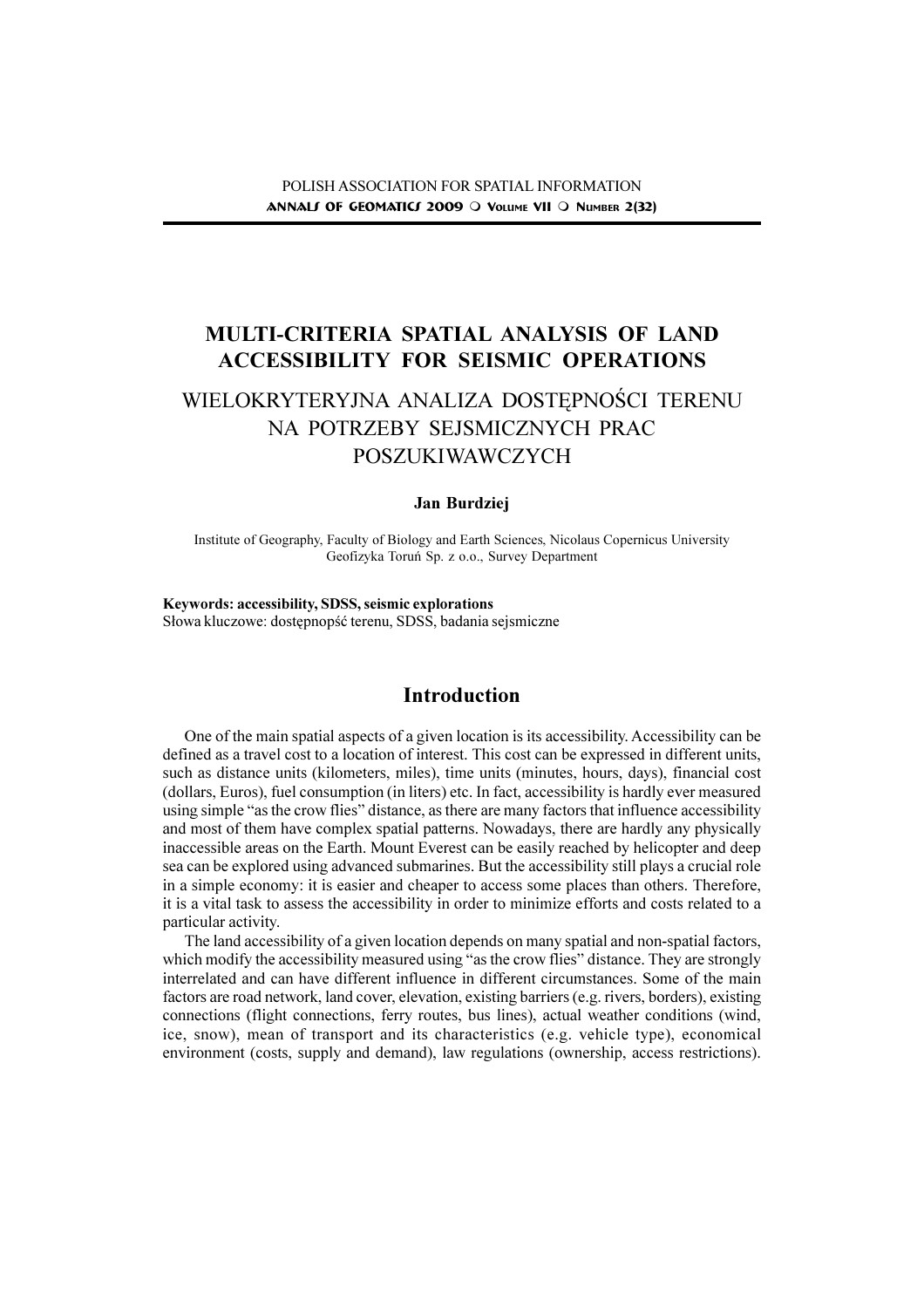## Spatial aspect in seismic explorations

Seismic explorations are commonly used by energy sector for discovering new oil and gas fields. One of the main exploration methods, called "3D", requires a dense and regular grid of source and receiver points placed regularly along separate lines. Seismic waves are generated on all source points and, after being reflected from underground structures, they are recorded at receiver points. A typical seismic survey may have an area of a few hundred square kilometers or more.

Space and location are key components of all kinds of geophysical exploration and seismic exploration in particular. It is assumed that more than 80% of data in the Exploration and Production (E & P) upstream business has a direct spatial component and can be mapped using GIS (Jepps, 2007). Moreover, nearly all other data in the industry can be indirectly linked to these spatial objects. Taking into account the two main factors, the scale of seismic projects and their dependence on the terrain, it is clear that computer-based systems equipped with spatial data and analytical tools can significantly support decision-makers involved in the seismic enterprise. These systems are generally referred to as spatial decision support systems (SDSS). According to Malczewski (1999) "SDSS can be defined as an interactive, computer-based system designed to support a user or group of users in achieving a higher effectiveness of decision making while solving a semi-structured spatial decision problems.

One of the main spatial factors that impacts seismic operations, is land accessibility, which influences nearly all stages of seismic survey. The whole enterprise requires access to every shot and receiver point location for a number of people, equipment and vehicles. The time and cost needed to access the survey area can significantly influence the overall project costs. Moreover, the accessibility influences the methodology of a particular survey (e.g. source of seismic waves or seismic profile design). In the desert, the amount of sand dunes, as well as their height and direction (especially in relation to the direction of seismic profiles), determines the amount of equipment (e.g. bulldozers) required for the project. This, as a result, determines the time needed for the project and generates an important share of the total costs. Accessibility is regarded as the cost of travel from a source point to a given destination. In seismic operations, a source point is usually a base camp, where the seismic crew (all the personnel and vehicles) are located. The destination is the whole project area, defined by source and receiver points. Every day a destination point can change, as the production (recording) progresses.

## Research areas

Study areas were chosen on the basis of land cover and elevation characteristics. Research areas are located in Poland, Turkey and India.

### Polygon A

The first research area, referred to in this paper as the Polygon A, is located in the western part of Poland, approximately 100 km North-West of Poznañ (Fig. 1, 2). It represents a typical flat and agricultural area. Although crop lands are dominant (nearly 68% of the total area), there are also four larger forest complexes in the northern and southern part of the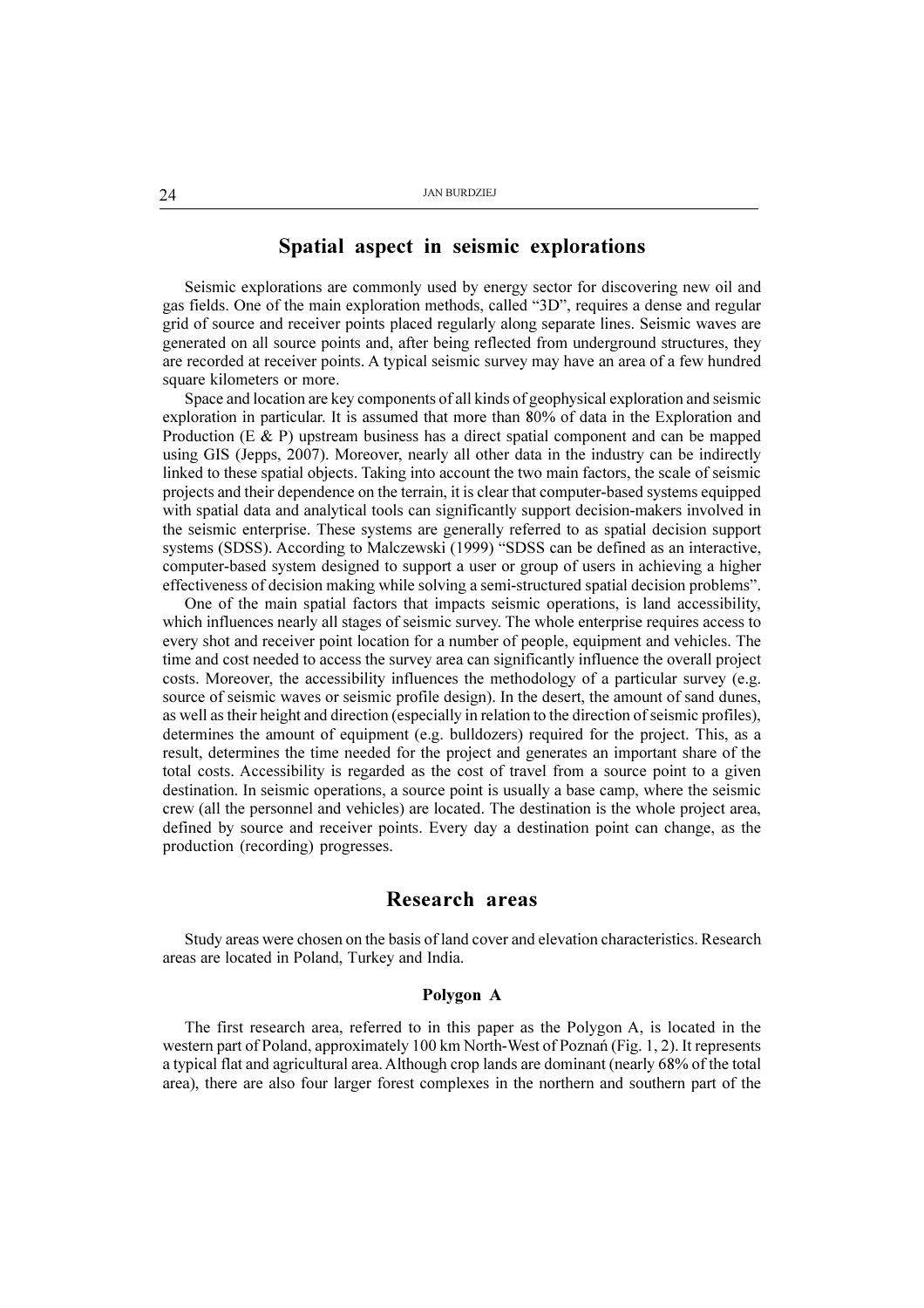polygon (14%) and several post-glacial lakes (3%). Since elevation has nearly no influence on terrain accessibility, it can be assumed that both the road network and land cover will have the most significant influence on accessibility and cost distance analysis. Only dense urban areas and water bodies may pose certain problems for seismic acquisition.

#### Polygon B

The second test area, Polygon B, is located in the eastern Anatolian region of Turkey, near the city of Erzincan (Fig. 3, 4). It is a typical mountainous region with elevations ranging from 1100 to 2500 meters. Bare ground is the dominant land cover, which covers nearly 80% of the total polygon area. Approximately 14% of the total area is occupied by croplands and nearly 1% by build-up areas (small villages). The western part is highly mountainous, with the highest peak reaching 2500 meters.

#### Polygon C

Polygon C is located in India, in the state of Rajasthan, 80 km North of the city of Jaisalmer (Fig. 5, 6). This area is a part of the Thar desert, which is the most densely populated desert in the world. The dominant land cover within the polygon is sand dune. Both sand dunes and sandy plains covers over 92% of the area. Dunes have a clearly visible SW-NE direction. Some dunes may have a height of up to 50 meters. They pose a significant obstacle for transportation and therefore they have been modeled as barriers with different barrier factors, depending on their height.

Approximately 9% of the area is occupied by croplands. Fields are randomly distributed over the whole area, although they tend to group near main roads, especially in the South. There is an underground and surface irrigation system that supplies water to fields and houses. There are also a few small villages and single settlements, usually located in the vicinity of croplands.

## Data

For this project data has been gathered from several different sources. As a result the data had to be unified in terms of file formats, coordinate systems, spatial extent, resolution etc. The following data was acquired:

- $\circ$  satellite images obtained as RGB natural color compositions from the Google Earth viewer with a resolution of about 2.5 meters,
- $\circ$  topographic maps scanned paper maps (scale 1:50,000) for Polygon A and maps created by the Russian Military Topographic Directorate in scale 1:100,000 (Polygon B) and 1:200,000 (Polygon C).

O digital terrain models - SRTM ver. 4 (Jarvis et al., 2008).

Despite these datasets, for each research area the following vector datasets were created: land cover (polygon layer), three possible camp locations (point layer), regular grid of 81 sample destination points (point layer), road network (line layer), barriers (line layer for Polygon C).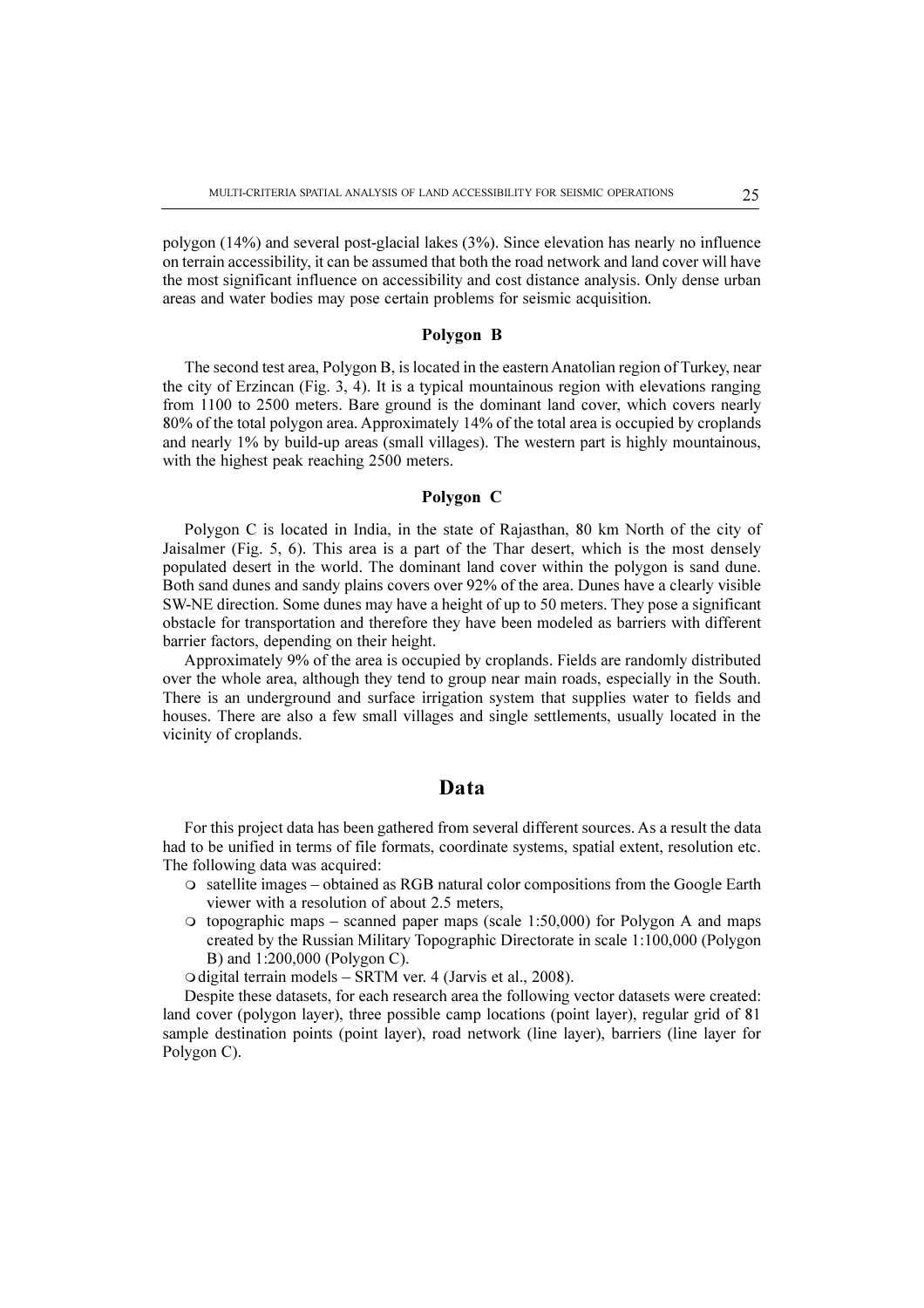## Methodology

The Land Accessibility Analysis Model (LAAM) was designed in the Model Builder environment, which is provided with the ESRI ArcGIS package. The initial model was build up of the following components:

- $\circ$  Data Preparation (DP) this part of the model involved generating a slope model from a digital terrain model and several data conversion and reclassification operations;
- $\circ$  Cost Surface (CS) in this module a map algebra expression is used to overlay all input layers influencing the accessibility. The result of this module is a cost surface.
- $\circ$  Cost Distance (CD) final part of the model, which calculates cost distance for a given camp location, generates cost paths to all destination points and creates summary statistics.

The model was exported to a Python script, where several modifications were introduced. The LAAM model was designed to evaluate different camp locations. For this reason the Cost Distance (CD) module was encapsulated within a loop to be performed for all input camp locations. The most important part is Cost Surface (CS), which creates a cost (friction) surface. It uses a map algebra expression, which defines how each input layer will be overlaid. For this paper, the following expression was used:

```
0.06 / (CON(ISNULL(Roads_Reclass),(CON(ISNULL(Barriers_Raster),
((Land_cover_Reclass) * POW(2.71828182845, TAN(Slope / 57.296)
 * (-3))),(0.06 / (Barriers_Raster)))),(Roads_Reclass)))
```
The map algebra formula presented here (Fig. 7) is based on the assumption that the time friction surface will represent the time (in minutes) needed to move 1 meter across each pixel. This time effort is calculated by overlaying four input layers: roads, barriers, land cover and slope. The road network is considered to have the highest priority and is regarded as "slope-independent" (meaning that slope has no effect on travel speed on roads). This is based on the assumption that a road type (e.g. highway versus local path) is, in a sense, a derivative of slope and a slope effect is reflected in a road type. This approach was also chosen in order to underline the priority of roads over travelling off road. Therefore, a road network is placed on top of all other layers.

Next, priority is given to the barrier layer. This layer was introduced for Polygon C only to model sand dunes, as the resolution of the digital terrain model was too coarse to represent these land features. Barriers are also regarded as "slope-independent", as they represent a general time friction, regardless its origins. The land cover layer is given the lowest priority and is placed below other layers. Its values are adjusted using slope values to show the effect of slope on travel speed. This is based on the modified approach of van Wagtendonk and Benedict (1980; after Nelson, 2008) and is computed as follows:

 $v = v_0 e^{-ks}$ 

Where:

- $v$  off road speed over the sloping terrain,
- $v_0$  the base speed of travel over flat terrain, depending on land cover type,
- $k^{\dagger}$  a factor which defines the effect of slope on travel speed,
- $s$  slope in gradient (metres per metre).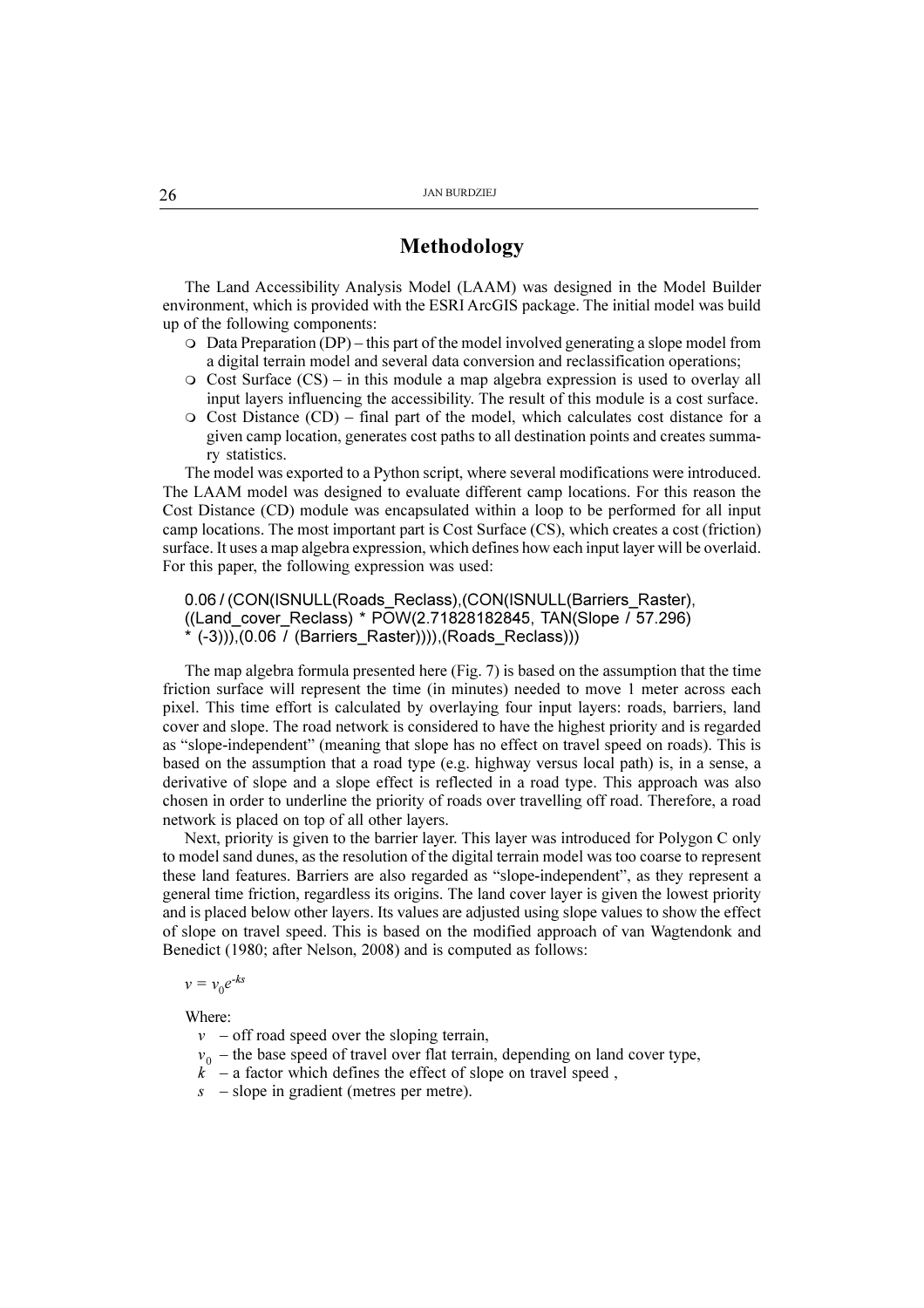The base speed is acquired from the reclassified land cover dataset and  $k$  factor is assumed to be 3.0 for both uphill and downhill travel. Users can adjust  $k$  factor to change the effect of slope on travel speed by simply modifying the map algebra expression (Fig. 8).

Finally, a Graphical User Interface (GUI) was created within the ArcCatalog environment (Fig. 9). A tool in the ArcToolbox was created based on the Python file. The GUI helps the user to add input datasets and modify model parameters. Additionally, each part of the GUI was supplied with the help documentation to instruct the user on how to use the tool properly.

## Results

The research and development of the LAAM model is currently in progress. Different parameters are being evaluated and results are still being validated. This paper presents the initial results and outcomes of the LAAM, which include:

- $\Omega$  cost (friction) surface,
- $\circ$  cost distance surface for each source point,
- $\circ$  least-cost paths for all source and destination points,
- $\circ$  summary statistics (cost distance and distance for each path).

#### Cost surface

The first outcome of the LAAM model is a cost surface. It can be regarded as a map showing the level of difficulty of travelling over the given area (Fig. 10, 12, 14). Each pixel represents a time value (in minutes) needed to cross one meter within this pixel. The total time of crossing the whole pixel can be calculated by multiplying pixel size and its value. A yellow color on the cost surface maps indicates terrain which allows for relatively fast travel (low friction), while a blue color indicates difficult terrain (high friction). The Table 1 summarizes minimum, average and maximum friction values for each polygon in both time friction units (minutes) and speed units (km/h).

|               |                                         | Minimum friction |                                  | Average friction | Maximum friction                 |                 |  |
|---------------|-----------------------------------------|------------------|----------------------------------|------------------|----------------------------------|-----------------|--|
|               | Time<br>$\left[\min/1 \text{ m}\right]$ | Speed<br>[km/h]  | Time<br>$\lceil \min / 1 \rceil$ | Speed<br>[km/h]  | Time<br>$\lceil \min / 1 \rceil$ | Speed<br>[km/h] |  |
| Polygon A     | 0.00075                                 | 80.00            | 0.01271                          | 4.72             | 0.10358                          | 0.58            |  |
| Polygon B     | 0.00100                                 | 60.00            | 0.01443                          | 4.16             | 1.29897                          | 0.05            |  |
| Polygon C     | 0.00120                                 | 50.00            | 0.17127                          | 0.35             | 8.00000                          | 0.01            |  |
| Polygon $C^*$ | 0.00120                                 | 50.00            | 0.00511                          | 11.74            | 0.08391                          | 0.72            |  |

Table 1. Statistics of cost surfaces

\* Calculations excluding barriers, which significantly change average and maximum cost surface friction values.

### Cost distance and cost paths

The generated cost (time friction) surface is used by the LAAM model to calculate cost distance surfaces (Fig. 11, 13, 15). They are calculated for each source (camp) location separately. Therefore, for each test polygon three different cost distance surfaces were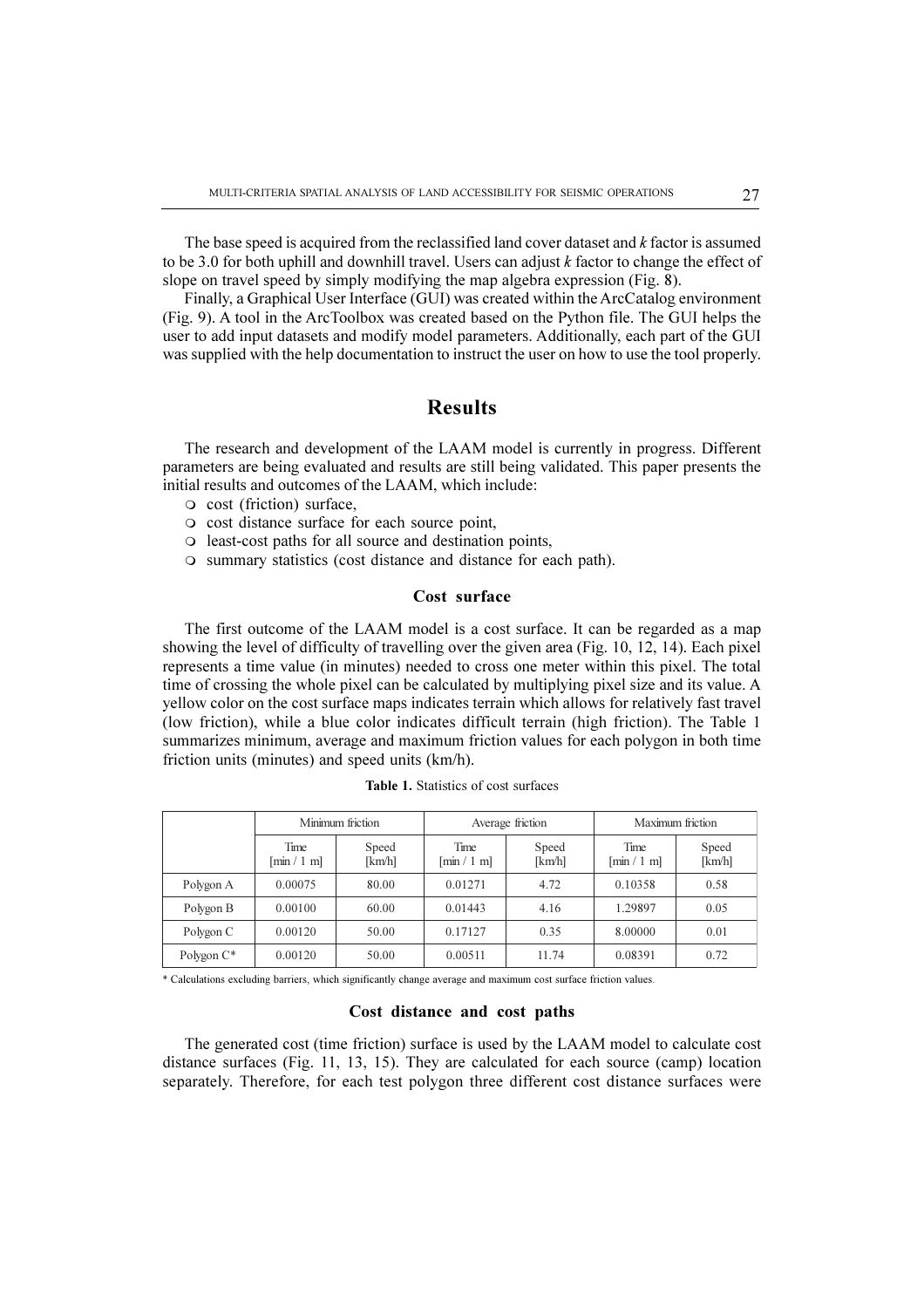| 28 | <b>JAN BURDZIEJ</b> |
|----|---------------------|
|    |                     |

created. Each pixel on this surface represents a time of travel (in minutes) from a given source to this pixel. Finally, the cost distance surface is used to create the least-cost paths (i.e. the fastest routes) from the given camp to all destination points. Sample cost distances and least-cost paths for Camp 1 on Polygon A, B and C are depicted in Figure 11, 13 and 15.

#### Summary statistics

The length and the cost of all paths were calculated. The length (distance) is given in kilometers, while the cost (time) is calculated in minutes. For each polygon and all camp locations the minimum, maximum, average and total time and distance statistics were generated. Additionally, minimum, maximum and average speed values were calculated.

| Camp       |      |       | Time (min) |        | Distance (km) |       |      |        | Speed (km/h) |       |       |
|------------|------|-------|------------|--------|---------------|-------|------|--------|--------------|-------|-------|
|            | Min  | Max   | Avg        | Total  | Min           | Max   | Avg  | Total  | Min          | Max   | Avg   |
|            | 1.75 | 20.48 | 11.03      | 849.04 | 0.19          | 15.14 | 8.71 | 670.46 | 6.68         | 66.97 | 47.38 |
| $\bigcirc$ | 2.59 | 15.38 | 8.89       | 684.61 | 0.77          | 11.95 | 5.59 | 430.31 | 12.55        | 59.31 | 37.71 |
|            | 1.97 | 21.33 | 11.85      | 912.56 | 0.51          | 17.24 | 8.16 | 628.19 | 6.67         | 59.77 | 41.30 |

Table 2. Summary statistics for Polygon A

|          | 1.75                                             | 20.48 | 11.03 | 849.04 | 0.19 | 15.14 | 8.71 | 670.46 | 6.68  | 66.97 | 47.38 |  |
|----------|--------------------------------------------------|-------|-------|--------|------|-------|------|--------|-------|-------|-------|--|
| $\gamma$ | 2.59                                             | 15.38 | 8.89  | 684.61 | 0.77 | 11.95 | 5.59 | 430.31 | 12.55 | 59.31 | 37.71 |  |
|          | 1.97                                             | 21.33 | 11.85 | 912.56 | 0.51 | 17.24 | 8.16 | 628.19 | 6.67  | 59.77 | 41.30 |  |
|          |                                                  |       |       |        |      |       |      |        |       |       |       |  |
|          | <b>Table 3.</b> Summary statistics for Polygon B |       |       |        |      |       |      |        |       |       |       |  |

|  | Table 3. Summary statistics for Polygon B |  |  |  |  |
|--|-------------------------------------------|--|--|--|--|
|--|-------------------------------------------|--|--|--|--|

| Camp |      |       | Time (min) |         | Distance (km) |       |      |        | Speed (km/h) |       |       |
|------|------|-------|------------|---------|---------------|-------|------|--------|--------------|-------|-------|
|      | Min  | Max   | Avg        | Total   | Min           | Max   | Avg  | Total  | Min          | Max   | Avg   |
|      | 1.72 | 58.26 | 17.64      | 1429.24 | 0.71          | 15.20 | 8.25 | 667.89 | 14.75        | 55.32 | 28.04 |
| C.   | 2.04 | 57.23 | 17.42      | 1410.65 | 1.36          | 14.06 | 8.14 | 659.26 | 14.74        | 52.99 | 28.04 |
|      | 1.38 | 54.35 | 15.30      | 1239.02 | 1.15          | 12.79 | 6.94 | 562.05 | 14.12        | 55.87 | 27.22 |

Table 4. Summary statistics for Polygon C

| Camp |      |       | Time (min) |         |      |       | Distance (km) | Speed (km/h) |       |       |       |
|------|------|-------|------------|---------|------|-------|---------------|--------------|-------|-------|-------|
|      | Min  | Max   | Avg        | Total   | Min  | Max   | Avg           | Total        | Min   | Max   | Avg   |
|      | 1.89 | 27.22 | 14.94      | 1210.48 | 0.47 | 14.42 | 6.92          | 560.51       | 14.13 | 42.18 | 27.78 |
| 2    | 2.58 | 21.61 | 11.70      | 947.50  | 1.15 | 9.71  | 4.94          | 400.53       | 13.01 | 43.64 | 25.36 |
| 3    | 0.65 | 27.67 | 12.69      | 1027.61 | 0.17 | 11.65 | 5.95          | 482.14       | 14.92 | 49.29 | 28.15 |

Each statistic provides an insight to some aspects of the accessibility. The time values can be used to assess how long it will take to travel to the field and how this will influence operating hours. This information can be combined with sunrise and sunset hours to calculate daily maximum time of operation, which can be translated into the level of productivity (e.g. number of points recorded per day). By comparing the total travel time the assessment can be made of how much time can be saved by choosing more optimal camp location.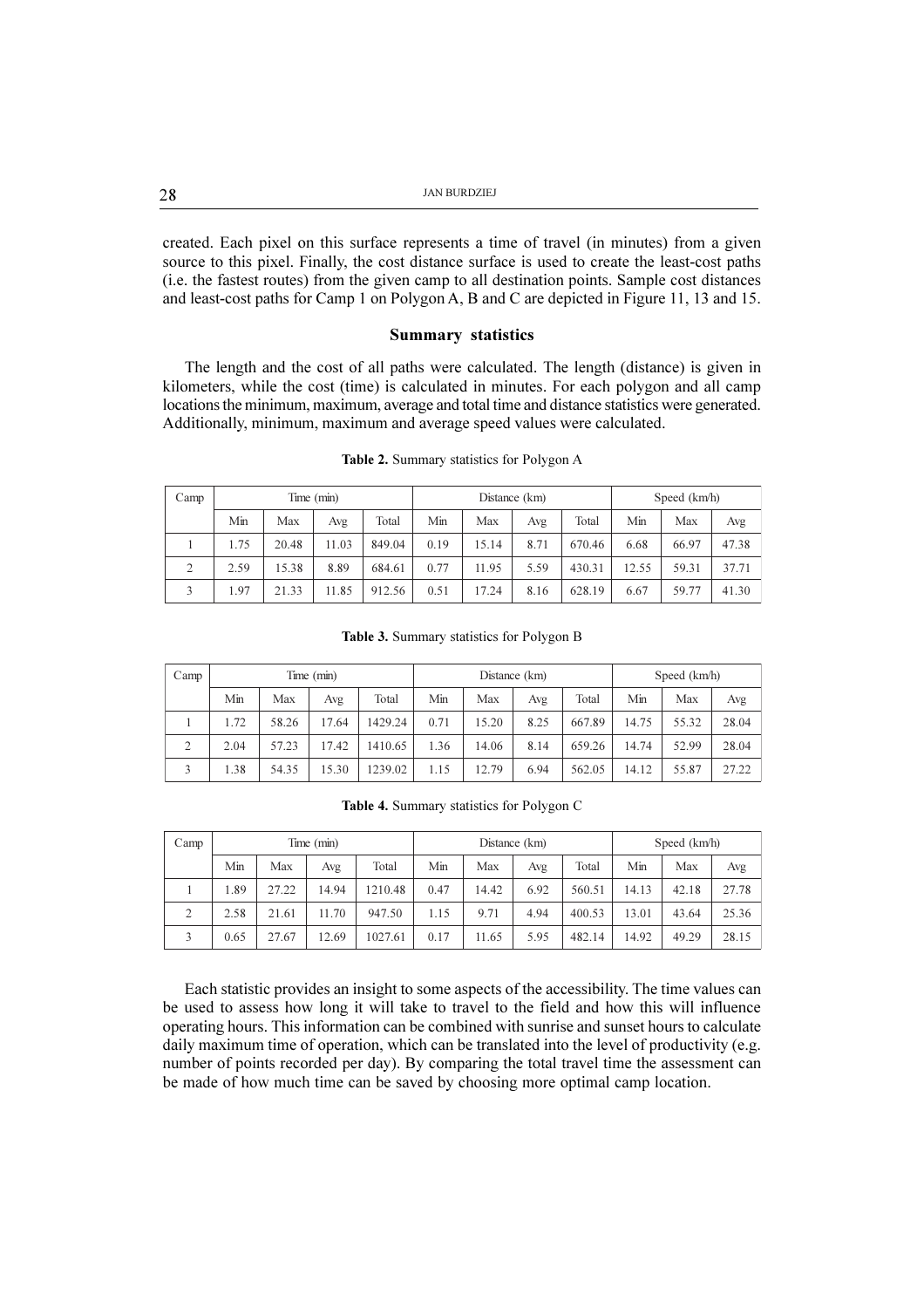The total distance can be used to estimate fuel consumption. The difference between distances from different camps indicates possible fuel savings, which contribute to higher revenues and smaller environmental impact.

## **Discussion**

A general analysis of the results indicates that even a slightly different location of the source point can significantly influence the general accessibility of the given area. In case of Polygon A the biggest difference in time travels can be observed between location of camp 2 and 3. The difference is approximately 230 minutes in one way trips, which makes it a total difference of 460 minutes for round trips. This equals to 7.6 hours, which is nearly one working day. The average cost of maintaining a seismic crew in the field can be roughly priced at the level of 15 000 EUR per day. It is interesting to investigate a total travel distance values. The difference between camp 1 and camp 2 is approximately 240 km in one way travels and 480 km for round trips. This means, that only by changing the location from camp 1 to 2 (which are 4.4 km apart) every vehicle will have to travel 480 km (36%) less during the whole project.

In the case of Polygon B, the total travel time varies from 1239 (camp 3) to 1429 minutes (camp 1). The difference is 190 minutes in one way trips, 380 minutes in round trips, which equals to 6.3 hours. This means that travel from camp 1 will take approximately 15% more time than from camp 3. Additionally, the total distance in one direction from camp 1 will be approximately 105 km (19%) longer than from camp 3.

The results of the accessibility analysis for Polygon C need to be carefully assessed, since the barrier layer was additionally used to model dunes as obstacles. Each dune ridge was assigned a friction between 4 and 9 minutes, depending on the height, in order to enforce bypass routes. Therefore, the friction value of dunes was over exaggerated. This can be clearly seen in the cost surface statistics presented in Table 1. In this way most of the cost paths go around dunes and their friction is not added to the path cost. It only modifies the shape of the route. Total travel time in Polygon C varies from 947 minutes (camp 2) to 1210 minutes (camp 1). This indicates, that travel time is 28% longer for camp 1 in comparison with camp 2. Also the total distance vary significantly. For the camp 2 total travel distance is 400 km, while for the camp 1 it is 560 km (40% more), although they are only 3.3 km apart.

The absolute values obtained from the LAAM model shall be used very carefully. They depend heavily on the parameters used (speed values assigned to land cover and road types, k factor for incorporating slope effect, barrier friction etc.). The model still needs to be calibrated and further research will focus on finding optimal parameters for different scenarios and landscape types. At this stage it is particularly useful to compare the results of costdistance analysis for the same area and different camp locations, i.e. examine the relative differences. In such case all parameters (such as land cover, speed values and k factor) are constant and the comparison is more reliable.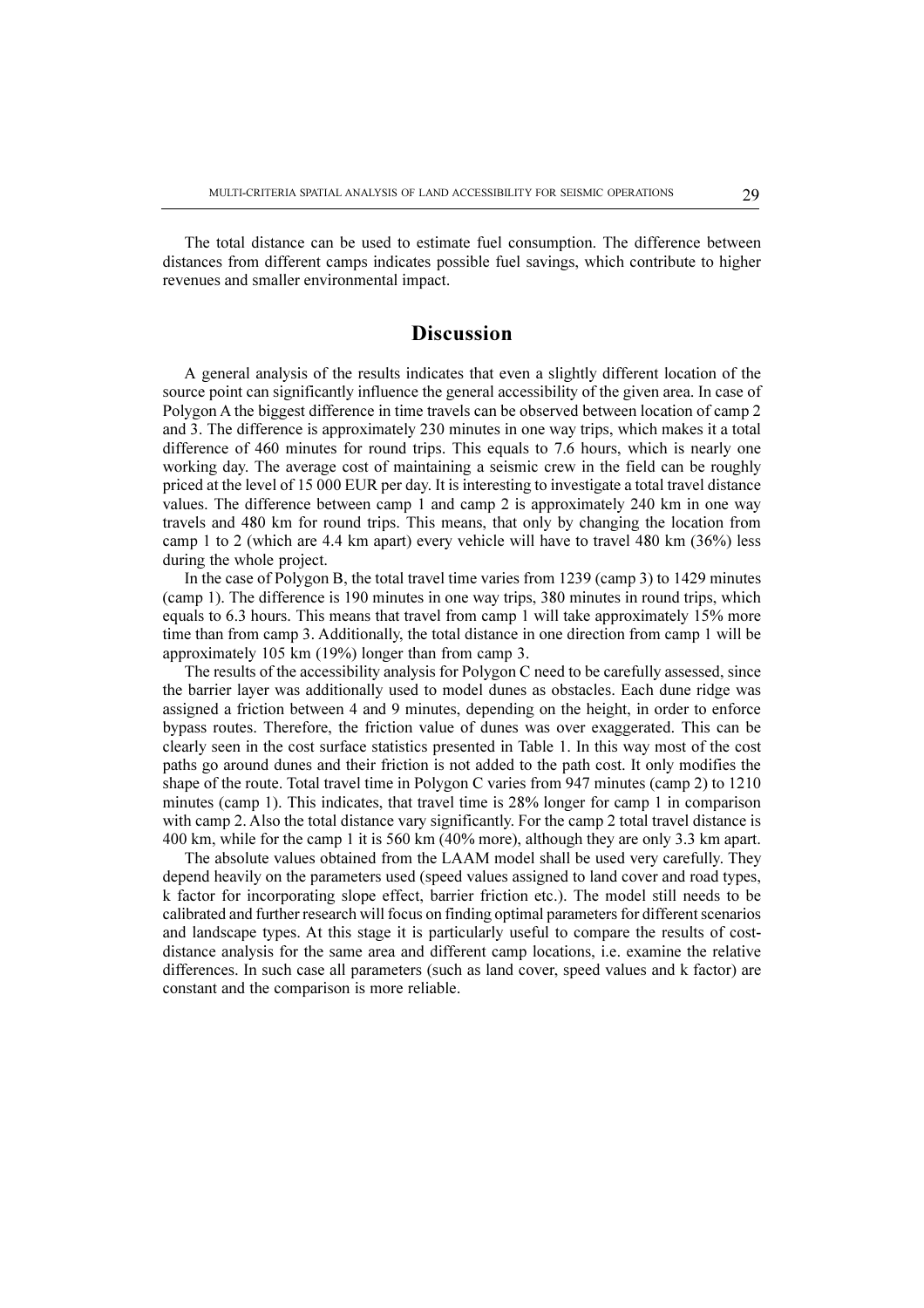## Conclusions

The initial results of this research lead to the following general conclusions:

- $\circ$  The accessibility significantly influences seismic operations. It is a vital task to assess it and describe using a quantitative approach.
- $\circ$  Multiple criteria and factors need to be evaluated in order to assess the accessibility. These criteria depends on the purpose of the analysis and the terrain being evaluated. Further research needs to be carried out in order to examine the effect of different environmental criteria on land accessibility.
- $\circ$  The road network is one of the main factors that influences accessibility. During seismic operations, however, the road network can be also regarded as a hindering factor, as roads introduce noise during seismic acquisition and become barriers for laying out the equipment.
- $\circ$  Resolution of the SRTM model is not good enough to represent small and medium size obstacles, such as dunes. The effect of DTM's resolution on final results shall always be considered.
- m Further research is needed on cost surface creation algorithms. New criteria shall be evaluated and new relations between all parameters shall be examined (e.g. the effect of slope on road travel, different effect for uphill and downhill travels).

All models are wrong, some are useful. This rule of thumb, generally attributed to the statistician George Box, is particularly true for spatial data and spatial models. This is because space and our environment are infinitely complex, thus difficult to model. It is not possible to model all factors and criteria. However, modeling is justified as long as it can produce useful results. Spatial decision support systems are not intended to take decisions on their own. They are designed to provide useful information that can be combined with the expertise and knowledge of users to support decision makers in taking more optimal decisions.

This research shows that modeling a complex environment for very specific applications, such as seismic industry, can provide valuable and useful information. This information cannot be easily retrieved without GIS and multi-criteria spatial analysis.

#### References

Jarvis A., Reuter H.I., Nelson A., Guevara E., 2008: Hole-filled seamless SRTM data V4, International Centre for Tropical Agriculture (CIAT). http://srtm.csi.cgiar.org. 05/05/09.

Jepps C., 2007: A Survey of GIS Usage in the E & P Business.

http://www.exprodat.com/geographic\_information\_systems/gis\_papers. 05/05/09.

Malczewski J., 1999: GIS and Multicriteria Decision Analysis, New York: Wiley and Sons.

Nelson A., 2008: Travel time to major cities: A global map of Accessibility. GEM Joint Research Centre of the European Commission, Ispra Italy. http://gem.jrc.ec.europa.eu/. 05/05/09.

van Wagtendonk J.W., Benedict P. R, 1980: Travel time variation on backcountry trails. Journal of Leisure Research, 12 (2): 99-106.

#### **Streszczenie**

Głównymi metodami, które wykorzystuje się obecnie do odkrywania nowych złóż ropy naftowej i gazu ziemnego, są metody sejsmiczne. Lądowe badania sejsmiczne wymagają olbrzymiej ilości sprzętu i siły roboczej. Jednocześnie są one w bardzo dużym stopniu uzależnione od warunków terenowych, takich jak pokrycie i ukształtowanie terenu czy obecność obiektów antropogenicznych, np. dróg i zabudowañ.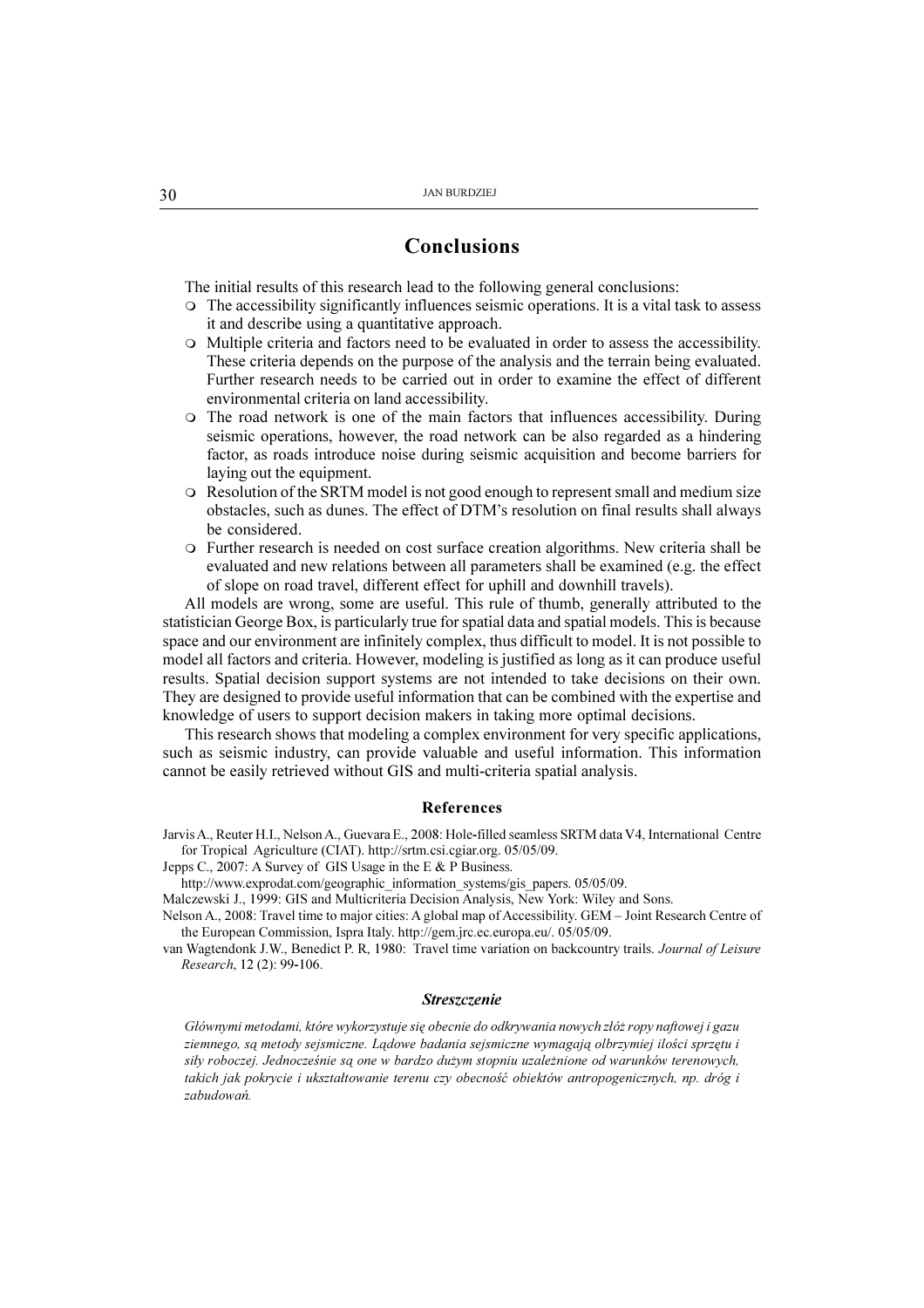Dostępność terenu jest jednym z głównych czynników o charakterze przestrzennym, który ma wpływ na przebieg badań sejsmicznych. Może być ona zdefiniowana jako koszt dotarcia do określonego miejsca, przy czym koszt ten może być wyrażony w różnych jednostkach, np. jako czas dojazdu, zużycie paliwa lub koszt wyrażony w pieniądzach. Głównym celem niniejszej pracy jest opracowanie metodyki szacowania dostępności terenu na potrzeby prowadzenia prac sejsmicznych. W tym celu wykonano Model Szacowania Dostępności Terenu (ang. Land Accessibility Assessment Model – LAAM), który uwzględnia pokrycie i ukształtowanie terenu, istniejąca sieć dróg oraz ewentualne przeszkody. Model został zaprojektowany w środowisku ArcGIS Model Builder. Nastepnie model ten został wykorzystany do oszacowania dostępności terenu dla trzech poligonów testowych. Poligony zostały tak dobrane, aby reprezentowały różne typy terenu: rolniczy, górski oraz pustynny. Każdy z trzech obszarów został uznany za hipotetyczny rejon prac sejsmicznych metodą 3D. Na podstawie wysokorozdzielczych zdjêæ satelitarnych i map topograficznych pozyskano dane o pokryciu terenu, sieci dróg oraz informacje o ewentualnych przeszkodach terenowych (barierach). Ukształtowanie terenu zostało opracowane na podstawie numerycznego modelu terenu SRTM (wersja 4). Dla każdego obszaru stworzono 81 punktów docelowych oraz zaproponowano 3 ró¿ne lokalizacje bazy, które zostały poddane ocenie z punktu widzenia dostępności terenu.

Model Szacowania Dostępności Terenu został wykorzystany do obliczania tzw. powierzchni kosztowej (ang. cost surface) oraz tzw. powierzchni odległości kosztowej (ang. cost distance surface) dla każdej lokalizacji bazy. Na podstawie tej analizy można dokonać wyboru optymalnej lokalizacji bazy. Model MSDT został również wykorzystany do obliczenia najkrótszych tras dojazdu do poszczególnych części projektu sejsmicznego oraz oszacowania całkowitych czasów potrzebnych na dojazdy oraz ich długości. Wyniki uzyskane przy pomocy modelu MSDT mogą zostać wykorzystane przez osoby zarządzające projektami sejsmicznymi, np. w celu optymalizacji decyzji związanych z lokalizacją bazy, z której wykonywany będzie dany projekt. Pozwalają one również obliczyć długości dojazdów i w ten sposób oszacować zużycie paliwa. Wyniki te mogą zostać również wykorzystane do oszacowania trudności prowadzenia prac sejsmicznych w danym terenie.

> mgr Jan Burdziej jan.burdziej@umk.pl +4856 611 2565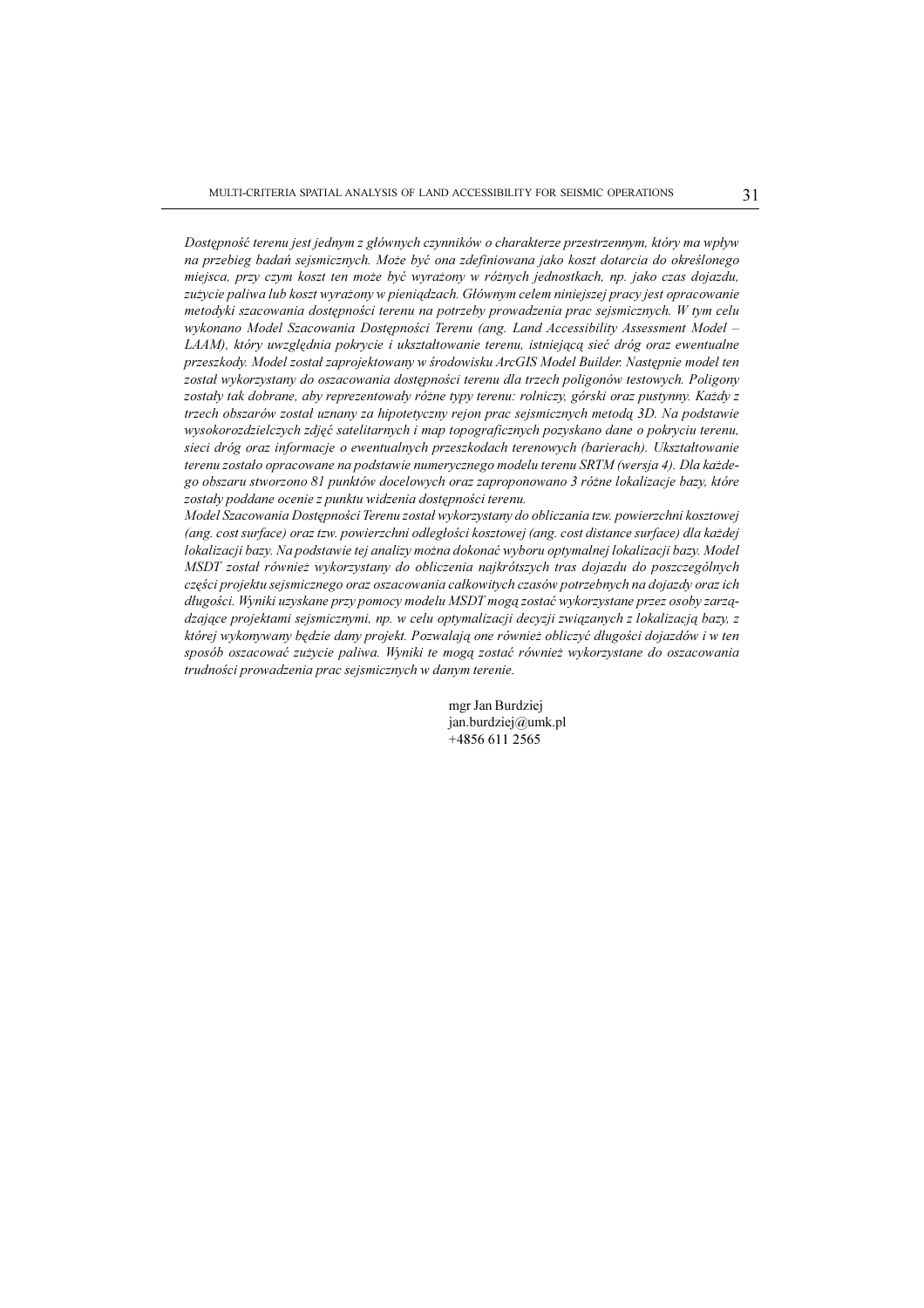

Polygon A

Coordinate System:<br>UTM Zone 33N<br>WGS 1984

J.



N

3 Kт



Figure 3. Satellite image of Polygon B Figure 4. Elevation map of Polygon B (Source of imagery: Google Earth / Digital Globe)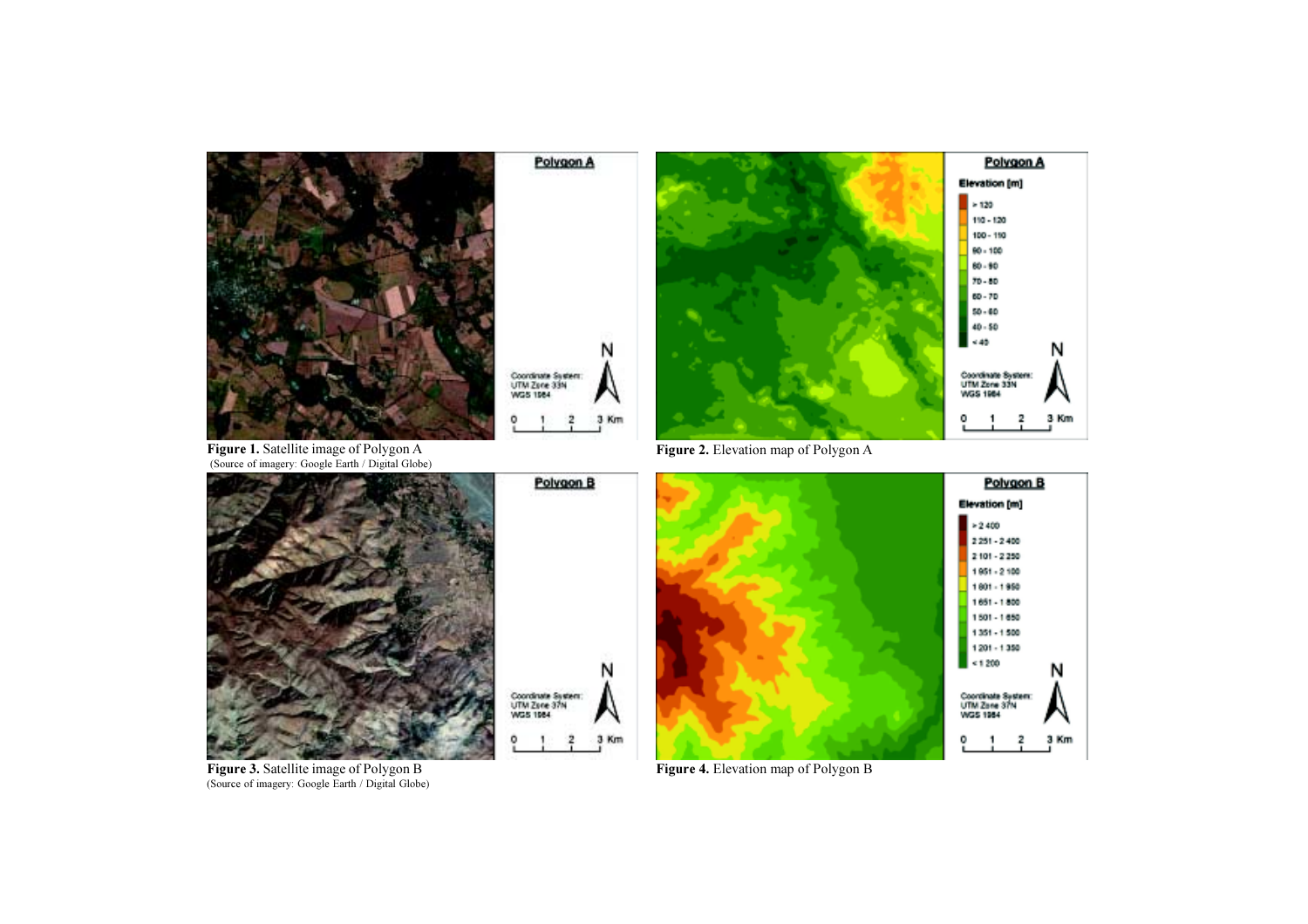



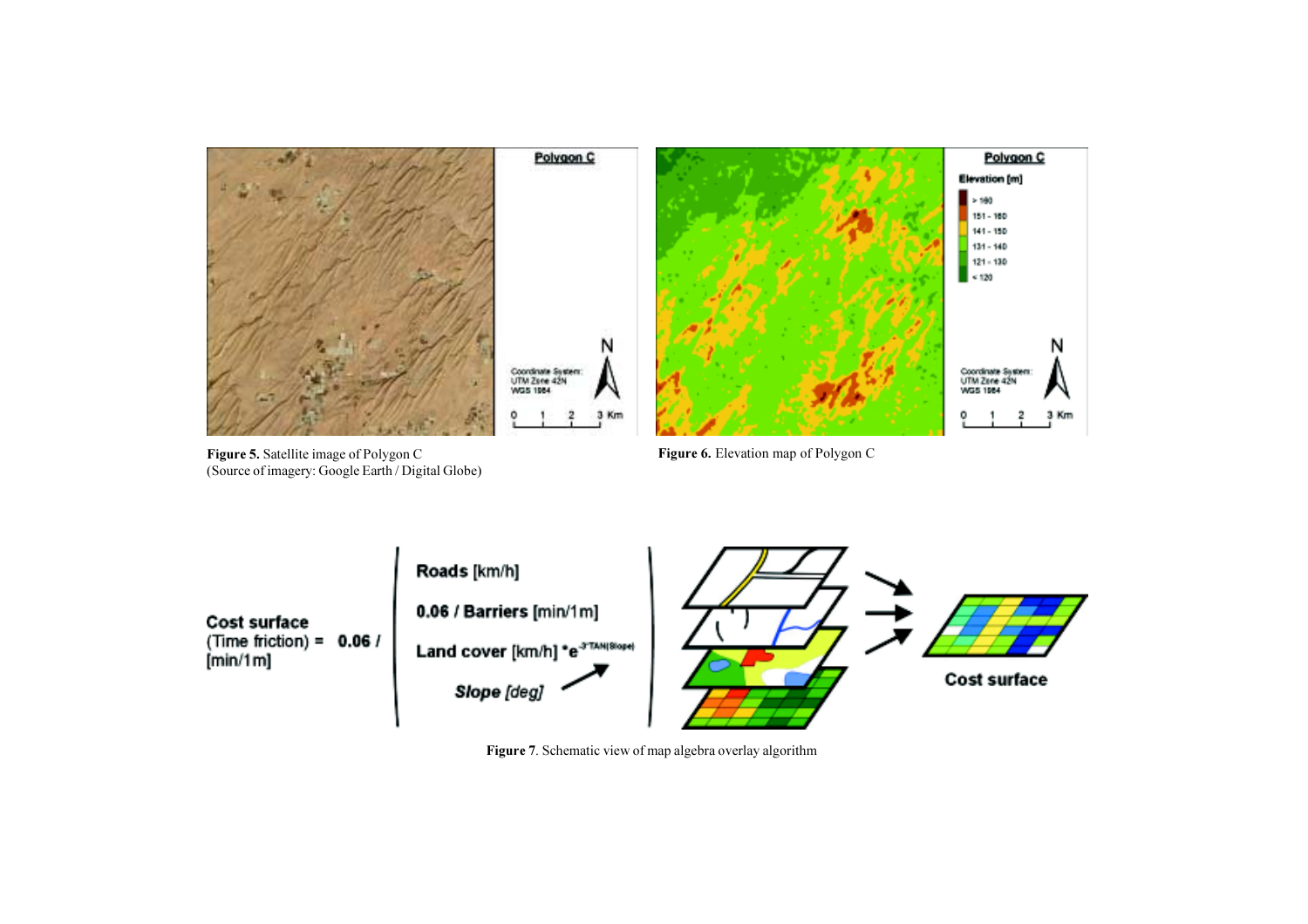







Figure 10. Cost surface – Polygon A Figure 11. Sample cost distance and cost paths for Camp 1 on Polygon A